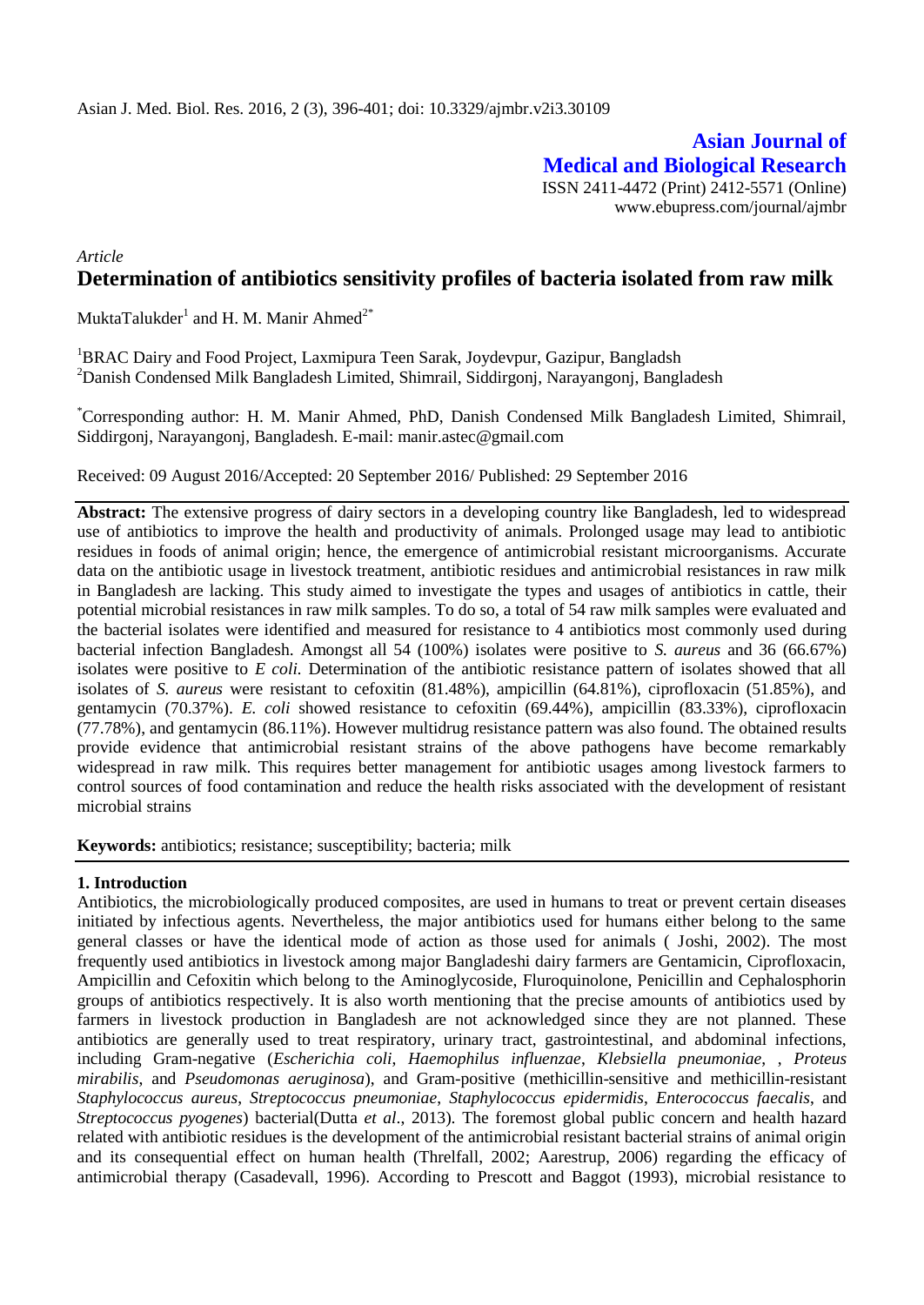aminoglycosides, particularly Streptomycin, Neomycin, and Kanamycin is very common and pathogens present in the milk mainly *S. aureus*, *E. coli* O157:H7 and *L. monocytogenes* may easily develop antimicrobial resistance (Seeliger and Jones, 1986; Peles *et al*., 2007). Isolates of *S. aureus* are frequently resistant to methicillin and essentially all other β-lactam antibiotics. An organism with this type of resistance is referred to as methicillin-resistant *S. aureus* or MRSA (Lee, 2003). MRSA strains have been isolated in many countries from cows' or small ruminants' milk and various dairy products (Turutoglu *et al*., 2006; Juhasz-Kaszanyitzky *et al*., 2007; Normanno *et al*., 2007; Ateba *et al*, 2010; Hata *et al*., 2010; Spanu *et al*., 2010; Vyletelova *et al*., 20011; Nam *et al*., 2011; Ünal *et al*., 2012). Concerning all these kinds of adverse effects the present study aimed to isolate bacteria from milk obtained from different areas of Bangladesh and further characterization of their resistance and susceptibility patterns to selected antibiotics as well as to evaluate the prevalence of multidrug resistant of bacteria in milk.

## **2. Materials and Methods**

## **2.1. Sample collection**

A total of 54 raw milk samples were collected for microbial analysis from different areas of Bangladesh during the period of January to April, 2016. About 100 ml of fresh raw milk samples were collected in a sterile sample container using a sample collector ice box at 4°C and were transported to the laboratory without delay.

## **2.2. Isolation and enumeration of bacteria**

The bacterial count was performed by standard plate count method (ICMSF, 1986). The microbiological conditions of safety and hygiene were then assessed using the methods recommended by International Commission on Microbiological Specifications for Foods (ICMSF, 1986). Serial dilutions of samples were made up to 10-7 in sterile normal water. Bacterial count was carried out by the spread plate technique. The sample (0.1ml) of each dilution was taken onto each sterile petridish and evenly spread on different culture medium and incubated at 37 °C for 24 hours. Total viable count (TVC), total coliform count (TCC) and total staphylococcal count (TSC) were done for enumeration using Standard Plate count agar, MacConkey Agar and Mannitol Salt Agar respectively. Bacterial isolates were then identified according to the Bergey's manual of determinative bacteriology (Buchanan and Gibbon, 1984).

## **2.3. Study of antibiogram**

The in vitro susceptibility and resistance of the isolated organisms from Mac conkey and Mannitol Salt agar against different antibiotics was measured by the Kirby-Bauer method (Bauer *et al*., 1966; Marjan *et al*., 2014). In this study four commonly available antibiotics such as ciprofloxacin (CIP, 5 μg), Gentamycin (CN, 10μg), Cefoxitin (Fox, 30μg), Ampicillin (AMP, 10μg) were used. Suspensions of the test organisms were prepared using Muller-Hinton broth by adjusting the turbidity of the broth with normal saline to match the equivalent turbidity standard of McFarland (0.5 standards) and was incubated for 2 hours. Sterile cotton swabs were dipped into the suspensions and the swabs were then evenly spread over the entire surface of a Muller-Hinton agar plate to obtain uniform inoculums. Antibiotic discs of appropriate concentrations were applied aseptically over the surface of the inoculated plates at appropriate spatial arrangement by means of sterile needle within a distance of 5 mm. Plates were then inverted and incubated at 37° for 14 hours. The diameters of the zones of complete inhibition were measured to the nearest whole millimeter using zone inhibition scale. Zones of inhibition for individual antimicrobial agents were translated into susceptible, intermediate and resistant categories by referring the recommended NCCLS interpretative standards (NCCLS, 2002).

## **3. Results and Discussion**

In total 54 raw milk samples were collected. Out of them 54 samples were found positive for *S. aureus* and 36 samples were found positive for *E. coli* which were identified phenotypically based on colony characteristics (Table 1) and biochemical properties (Table 2).The experimental result of raw milk (100%) samples revealed that all the samples were contaminated with. *S. aureus*. Several studies have indicated the assortment of pathogenic bacteria especially staphylococcus spp. may rise in raw milk and cheese samples may responsible for the nausea, vomiting, abdominal cramps and diarrhea like diseases (Balaban and Rasooly 2000; Omori *et al*., 2001; Aly and Galal, 2002; Robinson, 2002; Soomro *et al*., 2002; Lues *et al*., 2003; Soomro *et al*., 2003; Chye *et al*., 2004; Marjan *et al*., 2014). The identification of coliform bacteria, such as *E. coli*, in raw milk is a common indicator of fecal contamination. Their presence in raw milk generally related with fecal contamination of water sources or unhygienic practices during milking process. Irregular bathing of animal, feeding of animal in low land, muddy cow yard, unsanitary milking utensil and contamination of body surface by feces could also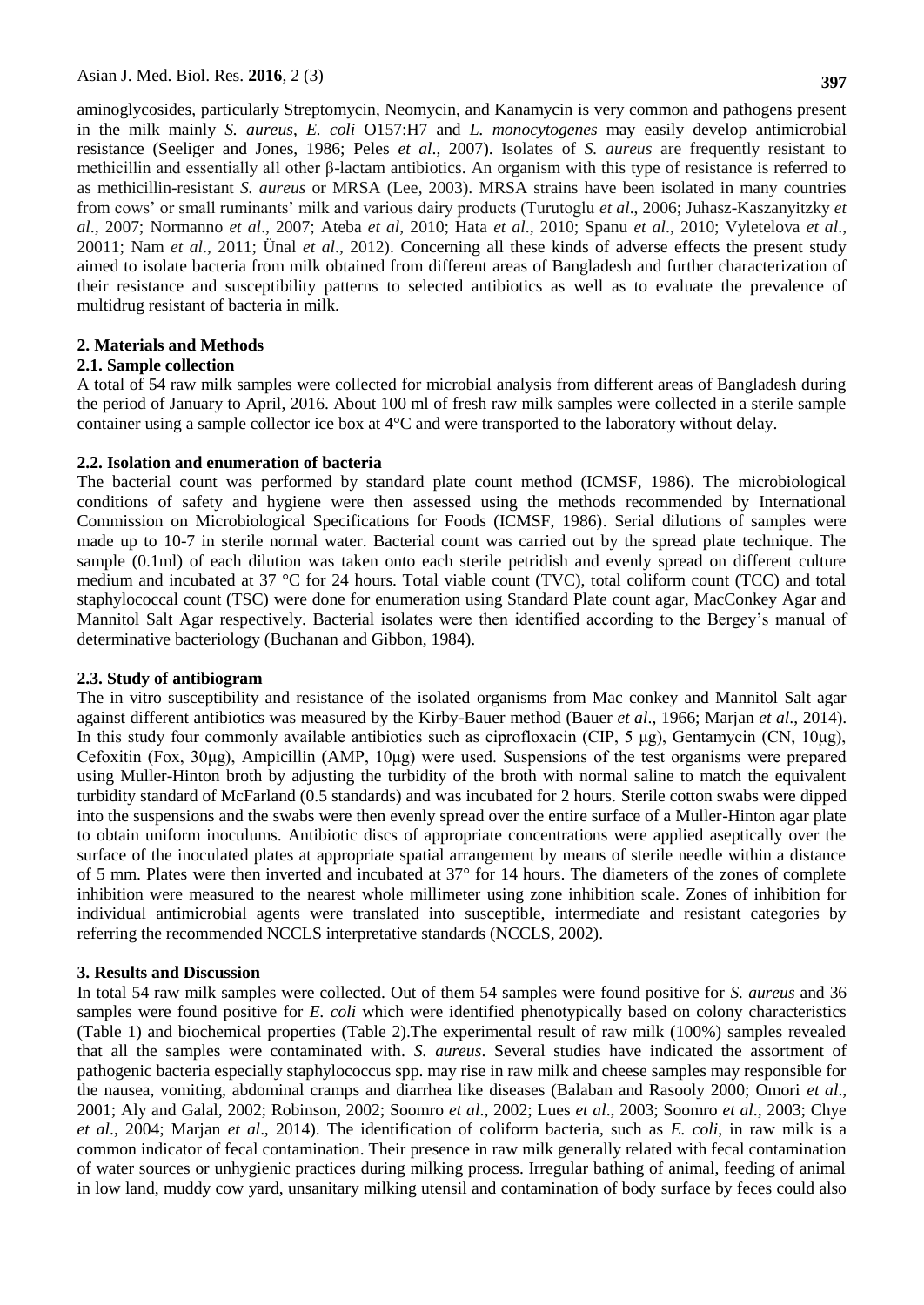act as critical factors. Higher prevalence of *E. coli* was recounted by many authors. In Malaysia Yuen *et al.*  (2012) found the presence of *E. coli* in 47% of raw milk samples. In India Pant *et al*. (2013) found *E. coli* in 100% raw milk samples*.* Lower coliform count than this study was found in Uddin *et al.* (2011). *E. coli* normal flora is supposed to be harmless. But some pathogenic strains of *E. coli* can cause gastroenteritis, urinary tract infection as well as diarrhea in infants. Although this study found 36 (66.67%) samples positive for *E coli.*  which was very close to above research findings

To find out antibiotic susceptibility, total 4 antibiotics were tested against 54 isolates of *S. aureus* and 36 isolates of *Escherichia coli*. The tested antibiotics were divided into mainly two group G-I (Cell wall synthesis inhibitor) and G-II (Protein synthesis inhibitor) (Tables 3 and 4).

The strain of *S. aureus* (Table 3) signifies that only 16.67% isolates showed susceptibility against Ampicillin. It was followed by Cefoxitin and Gentamycin; whereas 11.11% and 18.52% isolates showed susceptibility against these two antibiotics. The highest sensitivity found only in case of Ciprofloxacin which was 20.37%. On the contrary the highest resistance of *S. aureus isolates* found in case of Cefoxitin 81.48% and this resistance followed to other antibiotics; 64.81%, 51.85% and 70.37% isolates showed resistance against Ampicillin, Ciprofloxacin and Gentamycin respectively. Figure 1 shows the antibiotic resistance pattern and multidrug resistance results in the tested isolates of *S. aureus*. It shows that all the isolates of *S. aureus* were resistant to two or more of four antibiotics used here. Among 56 isolates of *S. aureus* all of them were multidrug resistant but showing their resistance patterns differently for different. One thing the present study reflects that approximately 81.48% *S. aureus* isolates showed resistance against cefoxitin antibiotic (Table 3). Cefoxitin is one of the indicators of identification of Methicillin resistant *S. aureus* (MRSA). Occurrence of Methicillin resistant *S. aureus* in food samples has been a chief concern worldwide (Shanebandi *et al*., 2014). Additionally, the presence of MRSA may be considered as indicator of resistance of the isolates against the other β-lactam antibiotics (Enright *et al*., 2002; Naimi, 2003; Zinke *et al*., 2012; Shanebandi *et al*., 2014). The strain *E. coli* represents that only 8.3% isolates showed sensitivity against Ampicillin (Table 4). It was followed by Ciprofloxacin and Gentamycin; only 5.56% isolates showed sensitivity against these two antibiotics. The highest sensitivity found only in case of Cefoxitin which was 22.22%. Among 36 *E. coli* isolates, 86.11% exhibited resistance against Gentamycin. However, same percentage of isolates showed resistance against Ampicillin. Percentage of intermediate isolates remained within 8-17% for almost all the antibiotics tested. This result finds similarity with Afroz *et al*. (2013), which isolated *E. coli* showing high resistance against Gentamycin (88%) in antibiotic susceptibility test. Figure 2 showed the antibiotic resistance pattern and multidrug resistance results in the tested isolates of *E. coli*. It shows that all the isolates of *E. coli* were resistant to two or more of four antibiotics used here. Among 36 isolates of *E. coli*, all of them were multidrug resistant but showing their resistance patterns differently for different antibiotics. However, results of this study differ from a previous study of Islam *et al*. (2010) who found only 3.12% isolates to be MDR but the findings of Nipa *et al.* (2011) who showed 98.06% isolates to be MDR, has a close proximity with present study.

In developing countries like Bangladesh more than 70% of infecting bacteria have been accounted as multi drug resistant strain (MDR) (Prescott, 2000; Jilani *et al*., 2008; Dutta *et al*., 2013). However, one of our research individuals reported multi drug resistant bacteria isolated from the milk and milk products (Marjan *et al*., 2014). Prevalence of such a large amount of MDR bacteria in food samples is a hurdle to develop a healthy and safe living environment for human.

#### **Table1. Isolation of bacteria (colony characteristics).**

| Organism                     | <b>Colony characteristics</b>                                                  |
|------------------------------|--------------------------------------------------------------------------------|
| <i>Staphylococcus aureus</i> | Distinctly white color and lemon yellow color in MannitolSaltagar were studied |
|                              | separately.                                                                    |
| Escherichia coli             | Red colonies surrounded by a precipitation zone.                               |

#### **Table 2. Identification of bacteria (biochemical test).**

| <b>Isolates</b> | TSI        |        |        |        | MIU                      |                          |                 | MR     | VD.                      |  |        |
|-----------------|------------|--------|--------|--------|--------------------------|--------------------------|-----------------|--------|--------------------------|--|--------|
|                 | <b>But</b> | Slant  | $H_2S$ | Gas    | <b>Citrate</b>           | <b>Catalase</b>          | <b>Motility</b> | Ind    | Ura                      |  |        |
| E. coli         |            | 17     | $\sim$ |        | $\overline{\phantom{0}}$ | $\overline{\phantom{0}}$ |                 |        | $\overline{\phantom{0}}$ |  | $\sim$ |
| S. aureus       | -          | $\sim$ | $\sim$ | $\sim$ |                          |                          | $\sim$          | $\sim$ |                          |  |        |

Note: A=Acidic, K=Alkaline, MR=Methyle red, VP=Voges-Proskaur, TSI= Triple Sugar Iron, MIU= Motility Indole Urease, Ind= Indole, Ura= Urease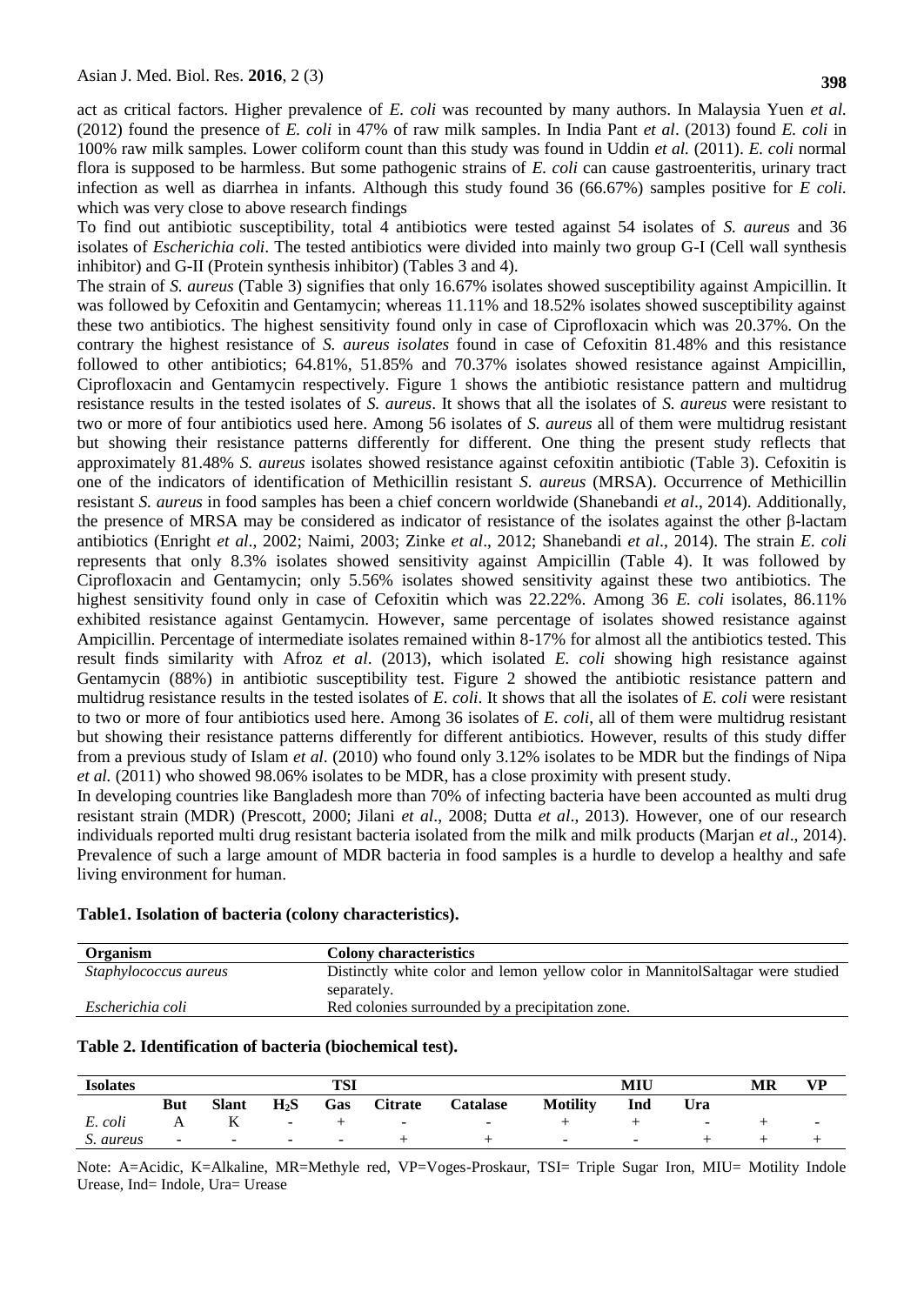| <b>Sensitivity</b> |            | G-I (Cell wall synthesis | <b>G-II</b> (Protein synthesis) |                      |  |
|--------------------|------------|--------------------------|---------------------------------|----------------------|--|
|                    |            | inhibitor)               | inhibitor)                      |                      |  |
|                    | <b>AMP</b> | FOX                      | CIP                             | $\mathbf C\mathbf N$ |  |
| R                  | 64.81      | 81.48                    | 51.85                           | 70.37                |  |
|                    | 18.51      | 7.41                     | 27.78                           | 11.11                |  |
|                    | 16.67      | 11.11                    | 20.37                           | 18.52                |  |

**Table 3. Antibiotic sensitivity profile of** *S. aureus* **isolates (%).**

Note: AMP=ampicillin, CN= gentamycin, FOX= cefoxitin, CIP-ciprofloxacin, R-resistance, I-Intermediate, S-Susceptible

| Table 4. Antibiotic sensitivity profile of E. coli isolates (%). |  |  |  |
|------------------------------------------------------------------|--|--|--|
|------------------------------------------------------------------|--|--|--|

| <b>Sensitivity</b> |       | G-I (Cell wall synthesis<br>inhibitor) | <b>G-II</b> (Protein synthesis<br>inhibitor) |       |  |
|--------------------|-------|----------------------------------------|----------------------------------------------|-------|--|
|                    | AMP   | <b>FOX</b>                             | <b>CIP</b>                                   | CN    |  |
|                    | 83.33 | 69.44                                  | 77.78                                        | 86.11 |  |
|                    | 8.33  | 8.33                                   | 16.67                                        | 8.33  |  |
|                    | 8.33  | 22.22                                  | 5.56                                         | 5.56  |  |

Note: AMP=ampicillin, CN= gentamycin, FOX= cefoxitin, CIP-ciprofloxacin, R-resistance, I-Intermediate, S-Susceptible



**Figure 1. Antibiotic sensitivity profile of** *S. aureus* **against commonly used antibiotics in Bangladesh.**



**Figure 2. Antibiotic sensitivity profile of** *Escherichia coli* **against commonly used antibiotic in Bangladesh**

## **4. Conclusions**

The present study gives us a redirection to the sensitivity profiles of *S. aureus* and *E coli* isolated from milk samples against four commonly used antibiotics in Bangladesh and also depict the multi-drug resistance of same bacterial isolates in a variety of milk samples which ultimately give a point to indiscriminate use of antibiotics in dairy field. And it is a great matter of concern for human health also because we are the people who consume these animal products. Moreover these multidrug resistant bacteria may no longer be treated with conventional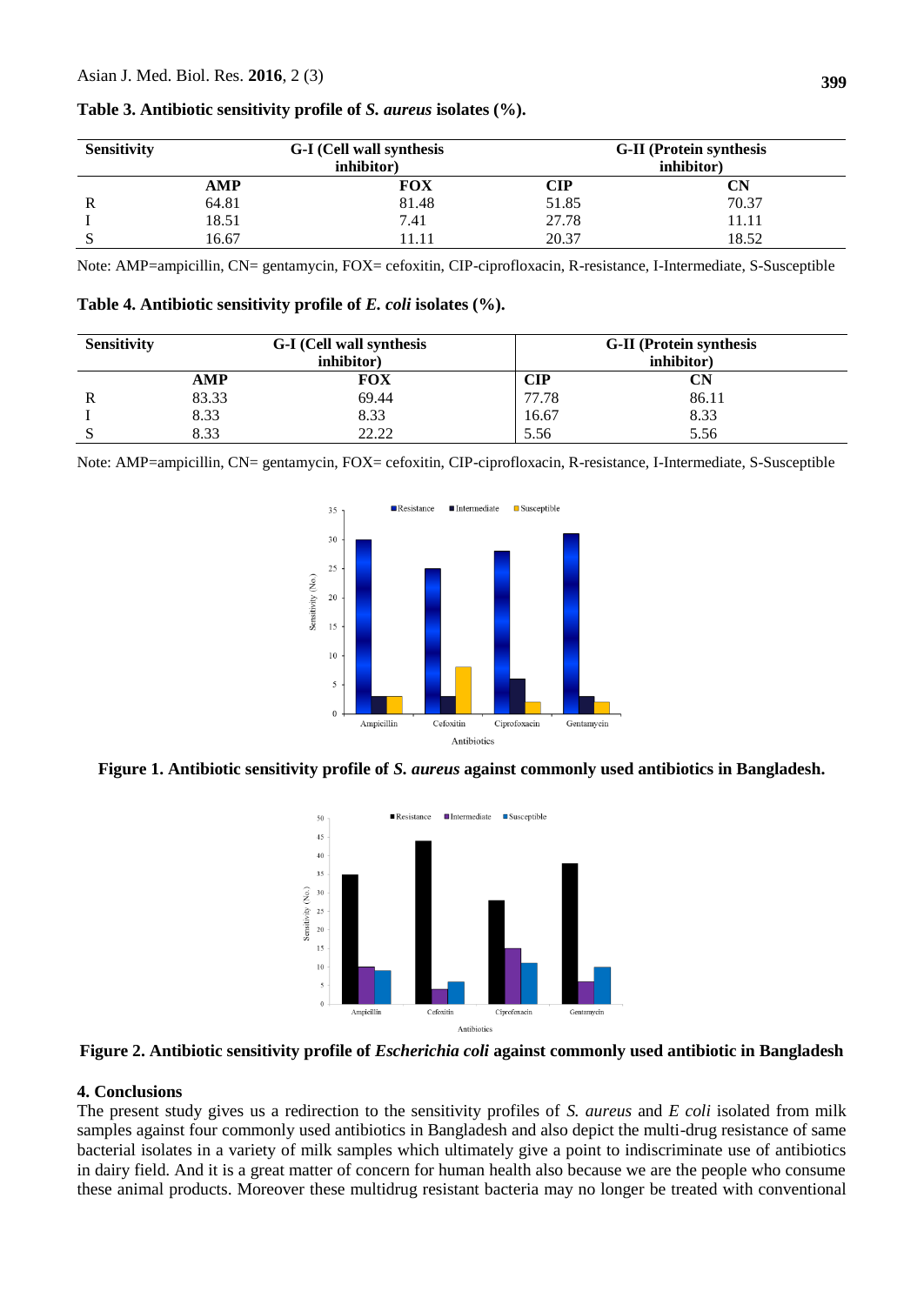therapeutic drugs and they are also capable of spreading their resistant gene to other bacterial genera. So, frequent use of antibiotics should be prohibited. And government should give a concern on that.

#### **Conflict of interest**

None to declare.

#### **References**

Aarestrup FM, 2006. Antimicrobial resistance in bacteria of animal origin, ASM Press, Washington DC.

- Afroz H, F Sultana, M Fakruddin, Kamrunnahar, ZUM Khan and S Datta, 2013. Isolation of *Escherichia coli*  and *Staphylococcus aureus*from full cream powder milk sold under market conditions at Dhaka, Bangladesh and their antibiotic susceptibility. J. Advan. Sci. Res.,4:27-31.
- Aly SA and EA Galal, 2002. Effect of milk pretreatment on the keeping quality of dominate cheese. Pak. J. Nutr., 1:132-136.
- Ateba CN, M Mbewe, MS Moneoang and CC Bezuidenhout, 2010. Antibiotic-resistant *Staphylococcus aureus* isolated from milk in the Mafikeng Area, North West province, South Africa. South. Afri. J. Sci., 106:1-6.
- Balaban N and A. Rasooly, 2000. *Staphylococcal* enterotoxins. Int. J. Food Microbiol., 61:1-10.
- Buchanan RE and NE Gibbon, 1984. Bergey`s manual of determinative bacteriology. William and Wilkins Co. Baltimore, New York.
- Casadevall A, 1996. Crisis in infectious diseases: time for a new paradigm? Clin. Inf. Dise., 23:790-794.
- Chye FY, A Abdullah and MK Ayob, 2004. Bacteriological quality and safety of raw milk in Malaysia. Food.Microbiol., 21:535-541.
- Dutta S, MR Hasan, F Rahman MSA Jilani and R Noor, 2013. Study of antimicrobial susceptibility of clinically significant microorganisms isolated from selected areas of Dhaka, Bangladesh. Bang. J. Med. Sci., 12:34-42.
- Enomoto M and M Saito, 1972. Carcinogens produced by fungi. Ann. Rev. Microbiol., 26: 279-312.
- Enright MC, DA Robinson, G Randle, E Feil, H Grundmann and BG Spratt, 2002.The evolutionary history of methicillin-resistant *Staphylococcus aureus* (MRSA). Proc. Nat. Acad. Sci. USA., 99:7687-7692.
- Hata E, K Katsuda, H Kobayashi, I Uchida, K Tanaka and M Eguchi, 2010. Genetic variation among *Staphylococcus aureus* strains from bovine milk and their relevance to methicillin-resistant isolates from humans. J. Clin. Microbiol., 48: 2130-2139.
- ICMSF, 1986. Sampling for microbiological analysis: Principles and specific applications. Microorganisms in Food, 2nd Edn. Blackwell Scientific Publications, UK.
- Islam A, RM Mazumdar, M Fakruddin,S Islam, MN Nipa, A Iqbal and HR Buiyan, 2010. Multiple resistant bacteria on fruits from different market of Chittagong city in Bangladesh.Bang. Res. Pub., J. 4: 342-350.
- Jilani MSA, M Murshed, L Sultana, and Z Hasan, 2008. Common clinically important aerobic bacteria and their antibiotic resistance pattern of Dhaka city and its vicinity. Bang. Med. Coll. J., 14: 66-71.
- Joshi S, 2002. HPLC separation of antibiotics present in formulated and unformulated samples. J. Pharma. Biomed. Ana., 28:795-809.
- Juhasz-Kaszanyitzky E, S Janosi, P Somogyi, A Dan, L van der Graaf-van Bloois, E van Duijkeren and JA Wagenaar, 2007. MRSA transmission between cows and humans. Emer. Inf. Dis., 13:630-632.
- Lee JH, 2003. Methicillin (oxacillin)-resistant *Staphylococcus aureus* strains isolated from major food animals and their potential transmission to humans. Appl. Environ. Microbiol., 69:6489-6494.
- Lues JFR, P Venter and H van der Westhuizen, 2003. Enumeration of potential microbiological hazards in milk from a marginal urban settlement in central South Africa. Food. Microbiol., 20: 321-326.
- Marjan S, KK Das, SK Munshi and R Noor, 2014. Drug-resistant bacterial pathogens in milk and some milk products. Nutr.Food. Sci*.,* 44:241-248
- Naimi TSH, K Como-Sabetti, SM Borchardt, DJ Boxrud, J Etienne, SK Johnson, FVandenesch, S Fridkin, C O'Boyle, RN Danila and R Lynfield, 2003. Comparison of community and health care-associated methicillin-resistant *Staphylococcus aureus*infection .J. Am. Med. Associat., 290:2976-2984.
- Nam HM, AL Lee, SC Jung, MN Kim, GC Jang, SH Wee and SK Lim, 2011. Antimicrobial susceptibility of *Staphylococcus aureus* and characterization of methicillin-resistant *Staphylococcus aureus* isolated from bovine mastitis in Korea. Food Borne. Path. Dis., 8: 231-238.
- NCCLS, 2002. Analysis and presentation of cumulative susceptibility test data; approved guideline. NCCLS document M39-A. NCCLS, Wayne, Pa.
- Nipa MN, RM Mazumdar, MM Hasan, M Fakruddin, S Islam, HR Bhuiyan and AIqbal, 2011. Prevalence of multi drug resistant bacteria on raw salad vegetables sold in major markets of Chittagong City, Bangladesh. Middle-East J. Sci. Res*.,*10:70-77.